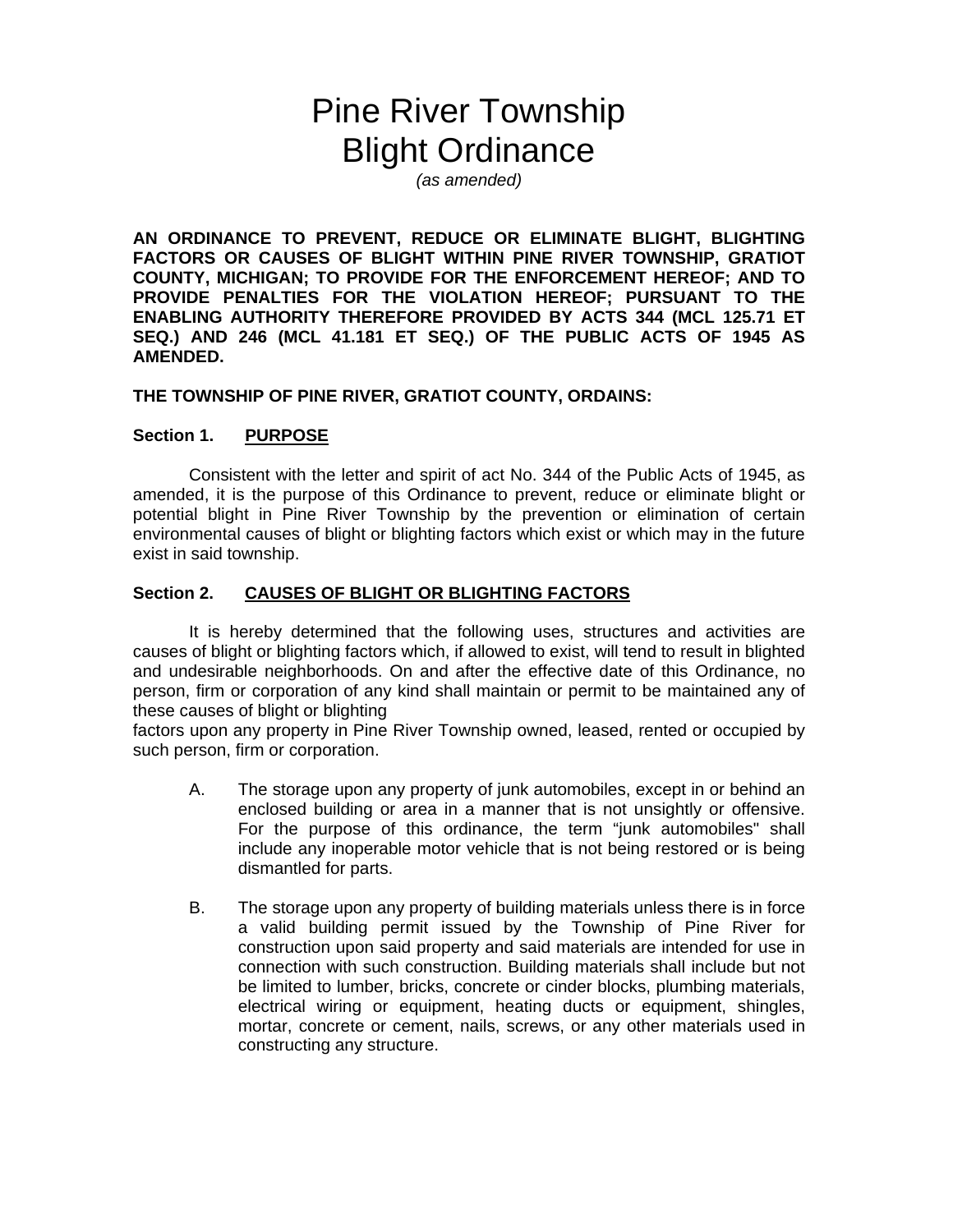- C. In any area, the storage or accumulation of junk, trash, rubbish or refuse of any kind without a land-fill permit, except domestic refuse stored in such a manner as not to create a nuisance for a period not to exceed thirty days. The term "junk" shall include parts of machinery or motor vehicles, unused stoves or other appliances stored in the open, remnants of woods, metal or any other material or other cast-off material of any kind whether or not the same could be put to any reasonable use.
- D. In any area the existence of any structure or part of any structure, which, because of fire, wind or other natural disaster, or physical deterioration is no longer habitable, if a dwelling, nor useful for any other purpose of which it may have been intended.
- E. In any area, the existence of any vacant dwelling, garage or other outbuilding unless such buildings are kept securely locked, windows kept glazed or neatly boarded up and otherwise protected to prevent entrance thereto by vandals, or other unauthorized persons.
- F. In any area the existence of any partially completed structure unless such structure is in the course of construction in accordance with a valid and subsisting building permit issued by the Township and unless such construction is completed within a reasonable time.

# **Section 3. ENFORCEMENT AND PENALTIES**

- A. This Ordinance shall be enforced by such persons who shall be so designated by the Township Board.
- B. Violation of this Ordinance shall be a civil infraction and shall be enforceable through all the authority granted to the district courts by Chapter 87 of Act No. 236 of the Public Acts of 1961 as amended.
- C. The sanction for a violation of a municipal civil infraction shall be a civil fine in an amount as it appears below plus any costs, damages, expenses, and other sanctions as authorized under Chapter 87 of Act No. 236 of the Public Acts of 1961 as amended in other applicable laws.
	- 1. The civil fine for a violation shall not be less than Fifty and no/100 (\$50.00) Dollars plus costs and other sanctions for each infraction.
		- a. Increased civil fines may be imposed for repeated violations by a person of any requirement or provision of the Ordinance. As used in this section repeated offense means a second or any subsequent municipal civil infraction violation of the same requirement of provision committed by a person within any six (6) month period and for which the person admits responsibility or is determined to be responsible. The increased fine for a repeat offense shall be as follows:
		- b. The fine for an offense which is the first repeat offense shall be no less than Two Hundred and Fifty and no/100 (\$250) Dollars plus costs.